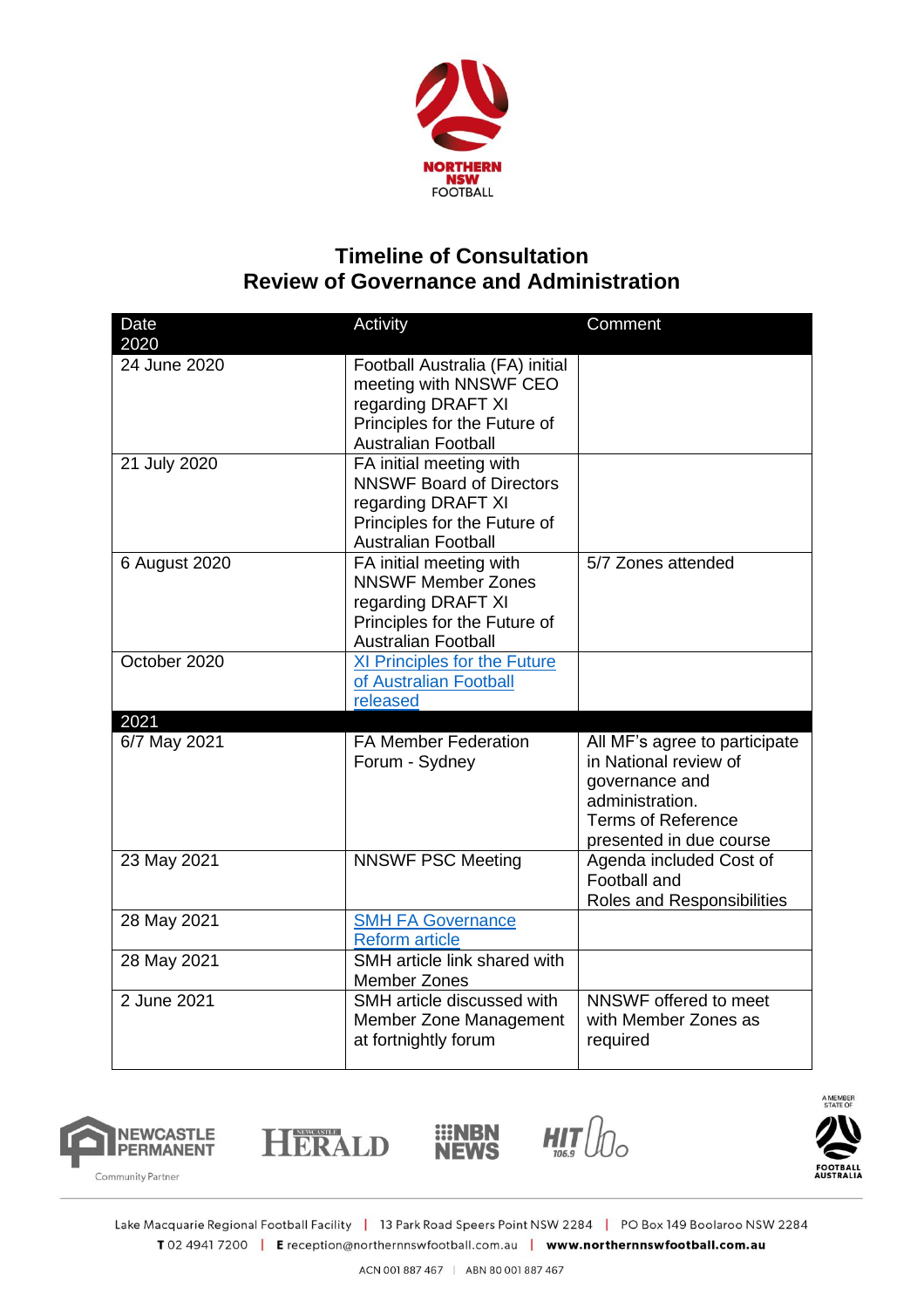

| Date           | Activity                        | Comment                |
|----------------|---------------------------------|------------------------|
| 2 June 2021    | <b>NNSWF CEO Zoom</b>           |                        |
|                | conference with FFNC GM         |                        |
|                | and President regarding         |                        |
|                | SMH article and governance      |                        |
|                | reform                          |                        |
| 14 July 2021   | <b>NNSWF Board of Directors</b> |                        |
|                | Meeting                         |                        |
| 15 July 2021   | <b>NNSWF</b> receives           |                        |
|                | submission from Member          |                        |
|                | Zones in response to            |                        |
|                | governance reform in            |                        |
|                | <b>Football Queensland</b>      |                        |
| 23 July 2021   | <b>NNSWF</b> replied to Member  |                        |
|                | Zone Submission                 |                        |
| 28 July 2021   | <b>NNSWF Chair invites</b>      |                        |
|                | Member Zones to forward         |                        |
|                | specific questions regarding    |                        |
|                | XI Principles and reform        |                        |
| 4 August 2021  | <b>NNSWF Chair and CEO</b>      |                        |
|                | meet with FA to discuss         |                        |
|                | terms of reference for          |                        |
|                | national review                 |                        |
| 8 August 2021  | Member Zones submit             |                        |
|                | further questions for           |                        |
|                | <b>NNSWF's consideration</b>    |                        |
| 11 August 2021 | <b>NNSWF Board of Directors</b> |                        |
|                | Meeting                         |                        |
| 13 August 2021 | <b>NNSWF</b> distributes        |                        |
|                | responses to Member             |                        |
|                | Zones ahead of meeting on       |                        |
|                | 16 August                       |                        |
| 16 August 2021 | FA and NNSWF meet with          | FA Chairman and CEO in |
|                | <b>Member Zone Presidents</b>   | attendance             |
|                | and Chairs regarding XI         |                        |
|                | Principles for the Future of    |                        |
|                | <b>Australian Football</b>      |                        |
|                |                                 |                        |
|                |                                 |                        |
|                |                                 |                        |
|                |                                 |                        |







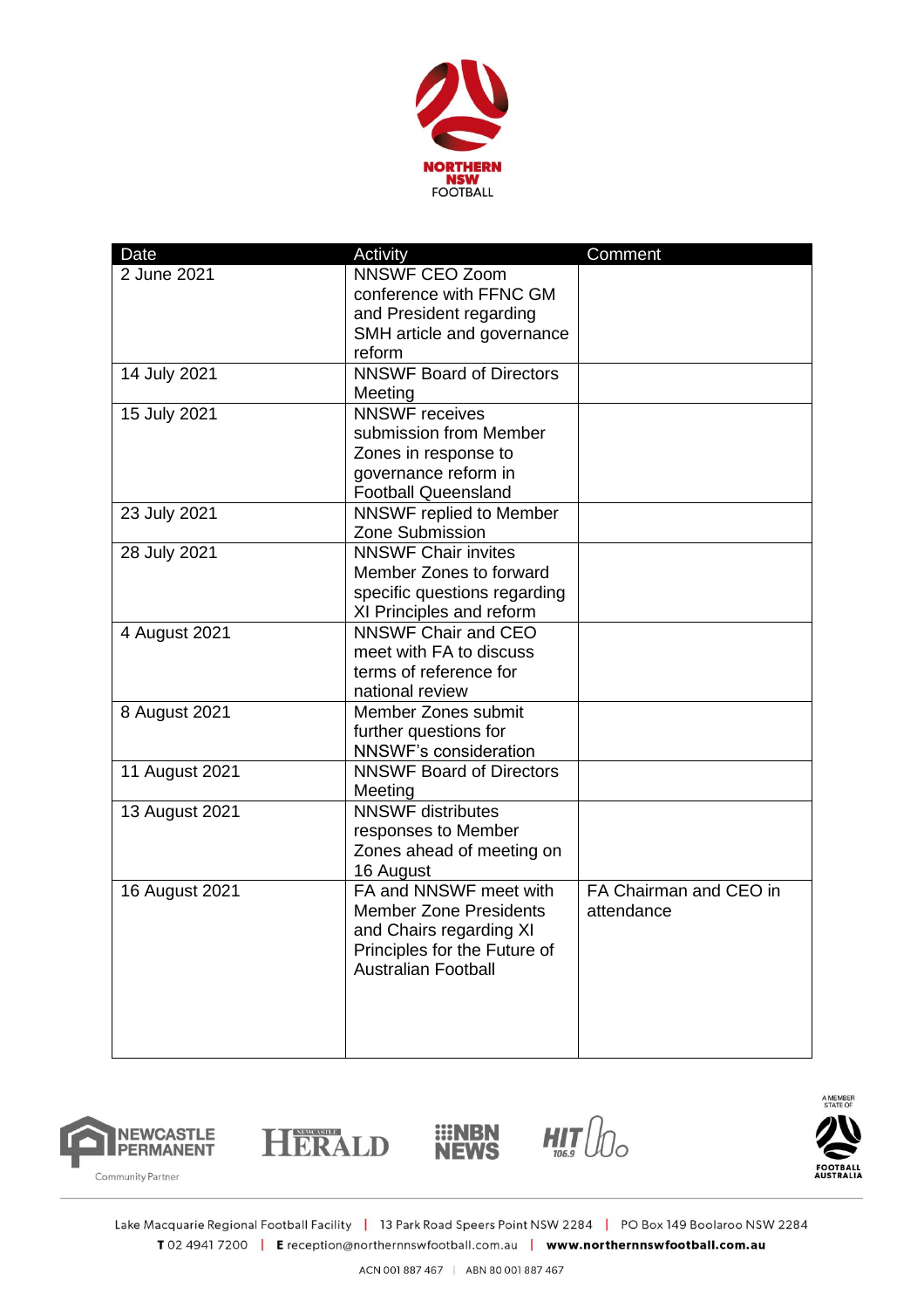

| Date              | Activity                                                                                                                                | Comment                                |
|-------------------|-----------------------------------------------------------------------------------------------------------------------------------------|----------------------------------------|
| 26 August 2021    | Member Zones respond to<br><b>NNSWF Chair requesting</b><br>more time to consider<br>matters before engaging<br>further with FA & NNSWF |                                        |
| 25 September 2021 | NNSWF Chair follows up<br>correspondence from<br>Member Zones on 26<br>August.                                                          |                                        |
| 30 September 2021 | <b>NNSWF and FA Chairs</b><br>distribute invitation to<br>Member Zones to meet on 5<br>October by Zoom                                  |                                        |
| 30 September 2021 | Member Zone<br>Spokesperson responds to<br>NNSWF Chair's email of 25<br>Sept indicating that all<br>Zones have not met.                 |                                        |
| 5 October 2021    | Proposed meeting between<br>Member Zones, NNSWF<br>and FA cancelled                                                                     |                                        |
| 18 October 2021   | NNSWF Board and CEO<br>meet with Member Zones                                                                                           |                                        |
| 27 October 2021   | <b>NNSWF Board of Directors</b><br>Meeting                                                                                              |                                        |
| 28 October 2021   | NNSWF eDM to clubs<br>Subject: NNSWF to<br>implement governance<br>review                                                               | <b>View eDM</b>                        |
| 2 November 2021   | NNSWF CEO presents to<br>Hunter Zone Boards and<br>Management (NF, MF and<br>HVF)                                                       | <b>Hosted at Newcastle</b><br>Football |
| 4 November 2021   | NNSWF CEO presents to<br><b>Regional Zone Presidents</b><br>and Management (FFNC,<br>FMNC, NCF)                                         | By Zoom                                |
| 4 November 2021   | <b>Initial Feedback Request</b><br>Jotform distributed to<br><b>Member Zones</b>                                                        |                                        |







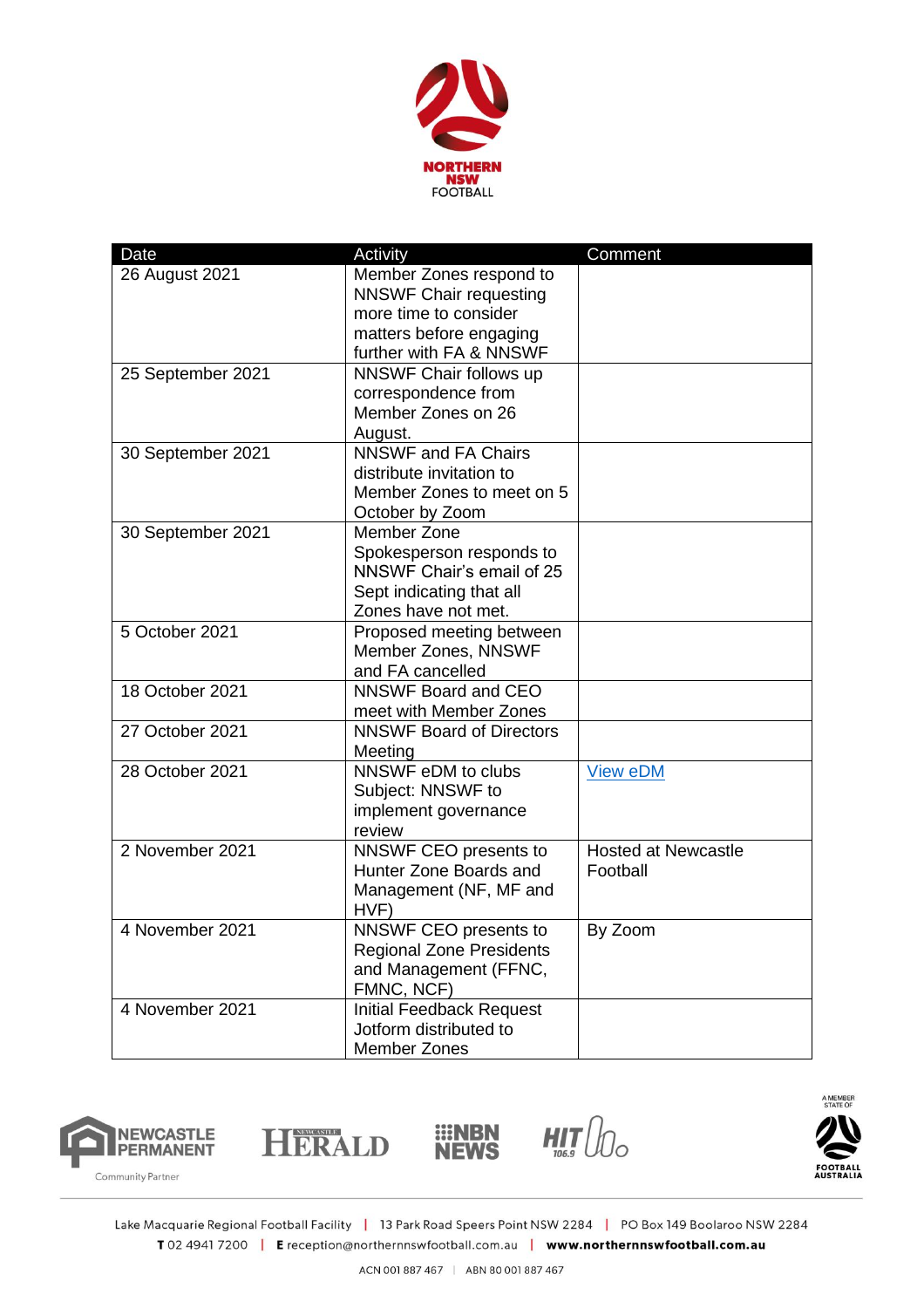

| Date             | Activity                         | Comment                 |
|------------------|----------------------------------|-------------------------|
| 9 November       | NNSWF eDM to clubs and           | <b>View eDM</b>         |
|                  | non-playing participants         |                         |
|                  | Subject: NNSWF Review of         |                         |
|                  | Governance and                   |                         |
|                  | <b>Administration Structures</b> |                         |
| 10 November 2021 | NNSWF CEO presents to            |                         |
|                  | <b>Match Official Standing</b>   |                         |
|                  | Committee                        |                         |
| 16 November 2021 | <b>NNSWF CEO presentation</b>    | President in attendance |
|                  | to Newcastle Football Clubs      |                         |
| 17 November 2021 | <b>NNSWF Board of Directors</b>  |                         |
|                  | Meeting                          |                         |
| 18 November 2021 | <b>NNSWF CEO Presentation</b>    | Operations Manager in   |
|                  | to Hunter Valley Football        | attendance              |
|                  | <b>Clubs</b>                     |                         |
| 18 November 2021 | <b>NNSWF CEO Presentation</b>    |                         |
|                  | to Standing Committee            |                         |
|                  | <b>Chairs</b>                    |                         |
| 23 November 2021 | <b>NNSWF CEO Presentation</b>    |                         |
|                  | to North Coast Football          |                         |
|                  | Board and GM                     |                         |
| 23 November 2021 | NNSWF eDM to Member              | <b>View eDM</b>         |
|                  | Zones                            |                         |
|                  | Subject: Future of Football      |                         |
|                  | Zoom Session                     |                         |
| 24 November 2021 | <b>NNSWF CEO Presentation</b>    |                         |
|                  | to Football Far North Coast      |                         |
|                  | Board and GM                     |                         |
| 28 November 2021 | NNSWF eDM to clubs               | View eDM                |
|                  | Subject: NNSWF to                |                         |
|                  | implement governance             |                         |
|                  | review                           |                         |
| 29 November 2021 | <b>NNSWF CEO Presentation</b>    |                         |
|                  | to NNSWF - Northern              |                         |
|                  | <b>Inland Clubs</b>              |                         |
| 1 December 2021  | <b>NNSWF CEO Presentation</b>    | President and GM in     |
|                  | to FFNC Clubs                    | attendance              |
| 2 December 2021  | <b>NNSWF CEO Presentation</b>    | GM in attendance        |
|                  | to FFNC Clubs                    |                         |
|                  |                                  |                         |







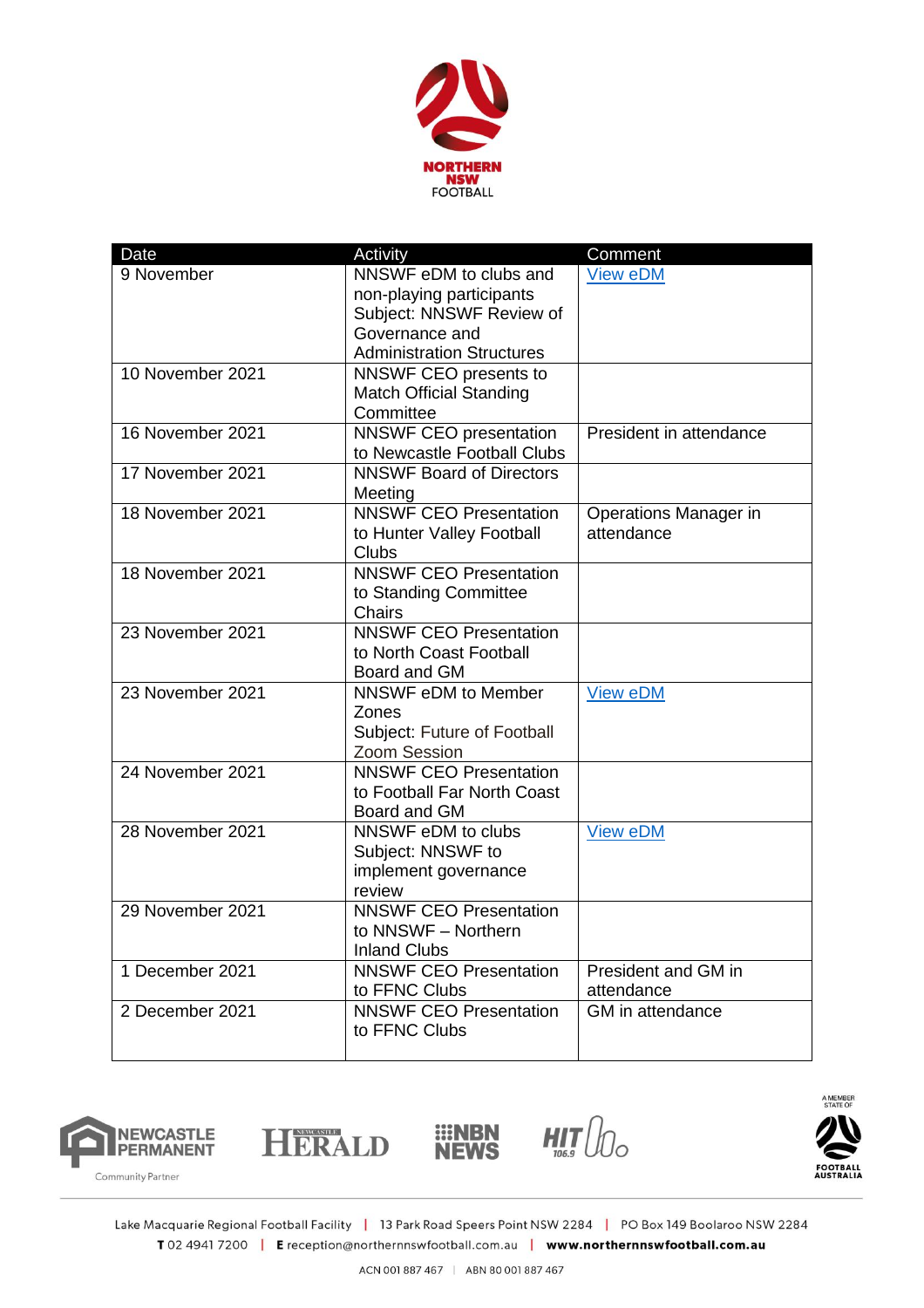

| Date             | Activity                         | Comment                        |
|------------------|----------------------------------|--------------------------------|
| 6 December 2021  | <b>NNSWF CEO Presentation</b>    |                                |
|                  | to Joint Premier Competition     |                                |
|                  | <b>Standing Committees (NPL,</b> |                                |
|                  | WPL and NL1)                     |                                |
| 6 December 2021  | NNSWF eDM to FNC Board           | <b>View eDM</b>                |
|                  | <b>Members</b>                   |                                |
|                  | Subject: Review                  |                                |
|                  | consultation FNC                 |                                |
| 7 December 2021  | <b>NNSWF CEO Presentation</b>    |                                |
|                  | to FMNC Clubs                    |                                |
| 8 December 2021  | NNSWF eDM to coaches             | <b>View eDM</b>                |
|                  | Subject: Future of Football      |                                |
|                  | for coaches                      |                                |
| 8 December 2021  | NNSWF eDM to clubs and           | <b>View eDM</b>                |
|                  | participants                     |                                |
|                  | Subject: Future of Football      |                                |
|                  | Club consultation session        |                                |
| 9 December 2021  | <b>NNSWF CEO Presentation</b>    | GM in attendance               |
|                  | to Macquarie Footbal Clubs       |                                |
| 9 December 2021  | <b>NNSWF CEO Presentation</b>    |                                |
|                  | to Registered Coaches            |                                |
| 14 December 2021 | <b>NNSWF CEO Presentation</b>    | FFNC GM in attendance          |
|                  | to All Clubs and FFNC            |                                |
|                  | Clubs (rescheduled)              |                                |
| 15 December 2021 | <b>NNSWF Board of Directors</b>  | <b>Sport Business Partners</b> |
|                  | Meeting                          | Advisory appointed as          |
|                  |                                  | Independent Change             |
|                  |                                  | Consultant subject to          |
|                  |                                  | execution of Cost              |
|                  |                                  | Agreement                      |
| 16 December 2021 | <b>NNSWF CEO Presentation</b>    |                                |
|                  | to FMNC Board and                |                                |
|                  | Management                       |                                |
| 17 December 2021 | NNSWF eDM to clubs and           | <b>View eDM</b>                |
|                  | participants                     |                                |
|                  | Subject: State of Play           |                                |
|                  | briefings update                 |                                |
|                  |                                  |                                |
|                  |                                  |                                |
|                  |                                  |                                |







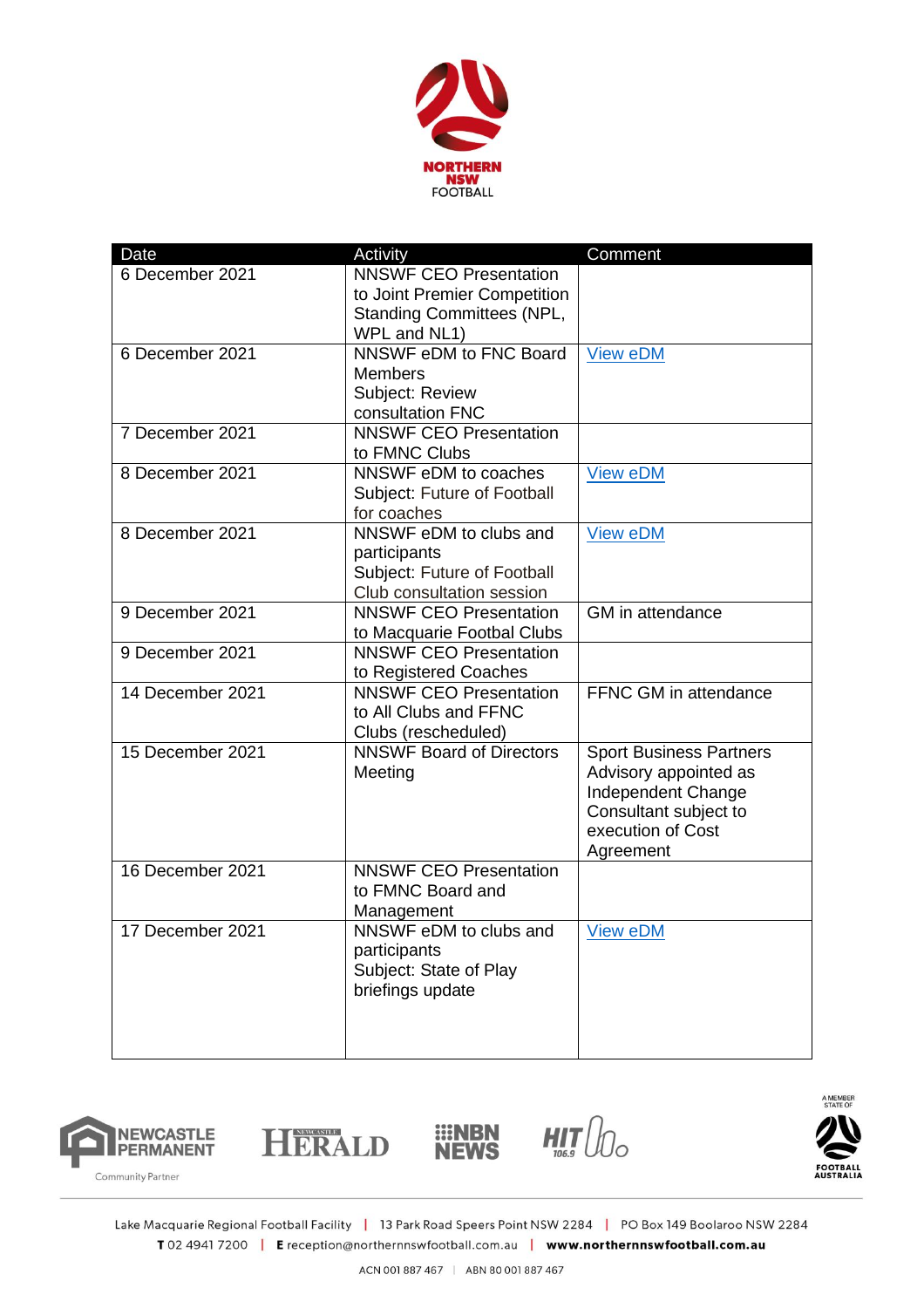

| 2022             |                                                                                                                            |                                                                                              |
|------------------|----------------------------------------------------------------------------------------------------------------------------|----------------------------------------------------------------------------------------------|
| Date             | Activity                                                                                                                   | Comment                                                                                      |
| 25 January 2022  | <b>Member Zone Managers</b><br>Forum                                                                                       | Member Zones informed<br>regarding Sport Business<br><b>Partners Advisory</b><br>appointment |
| 27 January 2022  | <b>Sport Business Partners</b><br>Advisory appointment as<br>Independent Change<br><b>Consultant formally</b><br>announced |                                                                                              |
| 10 February 2022 | NNSWF eDM to clubs and<br>non-playing participants<br>Subject: Future of Football<br><b>Stakeholder Survey</b>             | <b>View eDM</b>                                                                              |
| 16 February 2022 | <b>NNSWF Board of Directors</b><br>Meeting                                                                                 |                                                                                              |
| 1 March 2022     | <b>NCF Board and</b><br>Management - Consultation<br>session with Independent<br><b>Change Consultant</b>                  | Postponed due to floods                                                                      |
| 2 March 2022     | <b>FFNC Board and</b><br>Management - Consultation<br>session with Independent<br><b>Change Consultant</b>                 | Postponed due to floods                                                                      |
| 3 March 2022     | <b>FMNC Board and</b><br>Management - Consultation<br>session with Independent<br><b>Change Consultant</b>                 | Postponed due to floods                                                                      |
| 7 March 2022     | Macquarie Football Board<br>and Management-<br>Consultation session with<br>Independent Change<br>Consultant               |                                                                                              |
| 8 March 2022     | <b>Newcastle Football Board</b><br>and Management -<br>Consultation session with<br>Independent Change<br>Consultant       |                                                                                              |